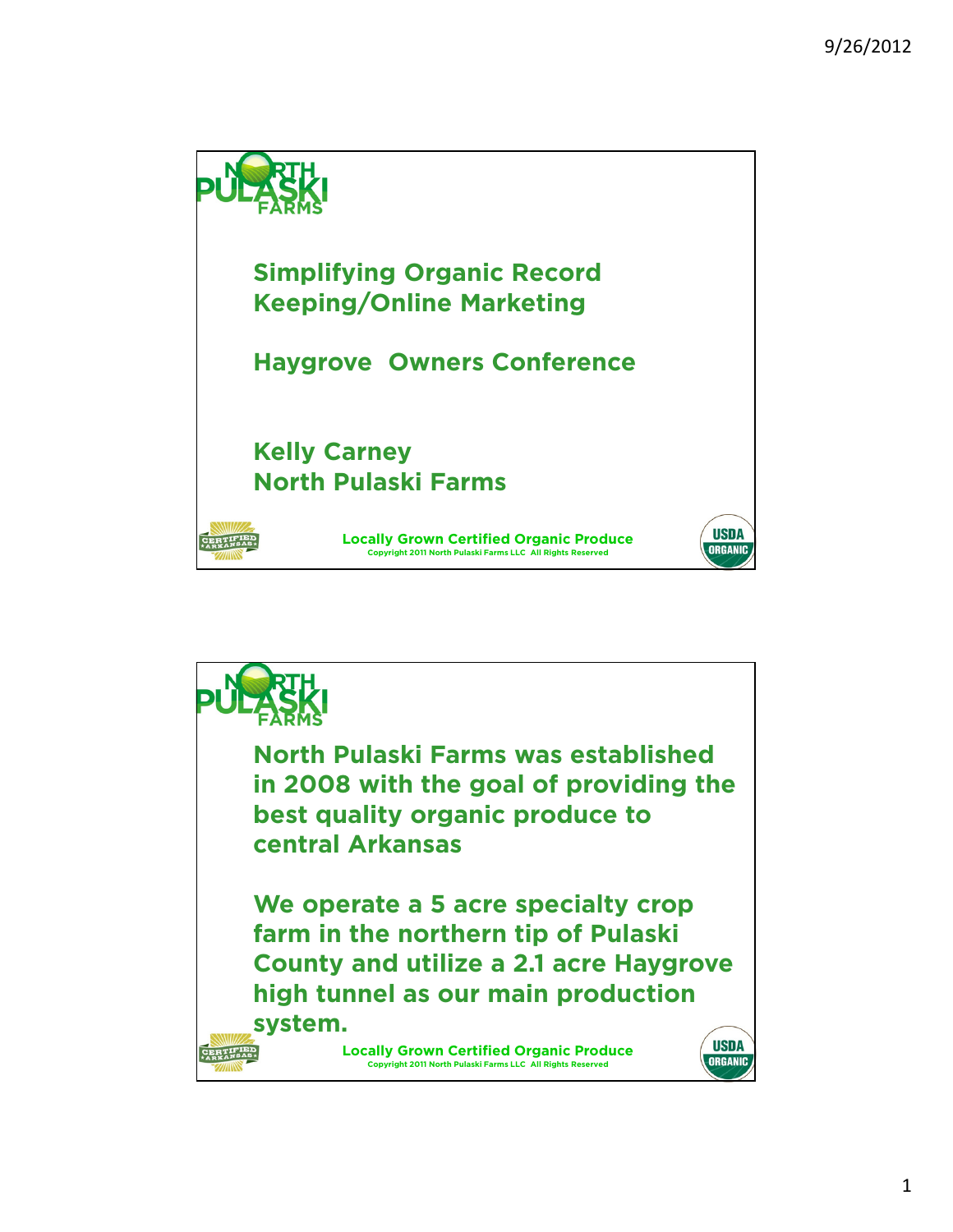

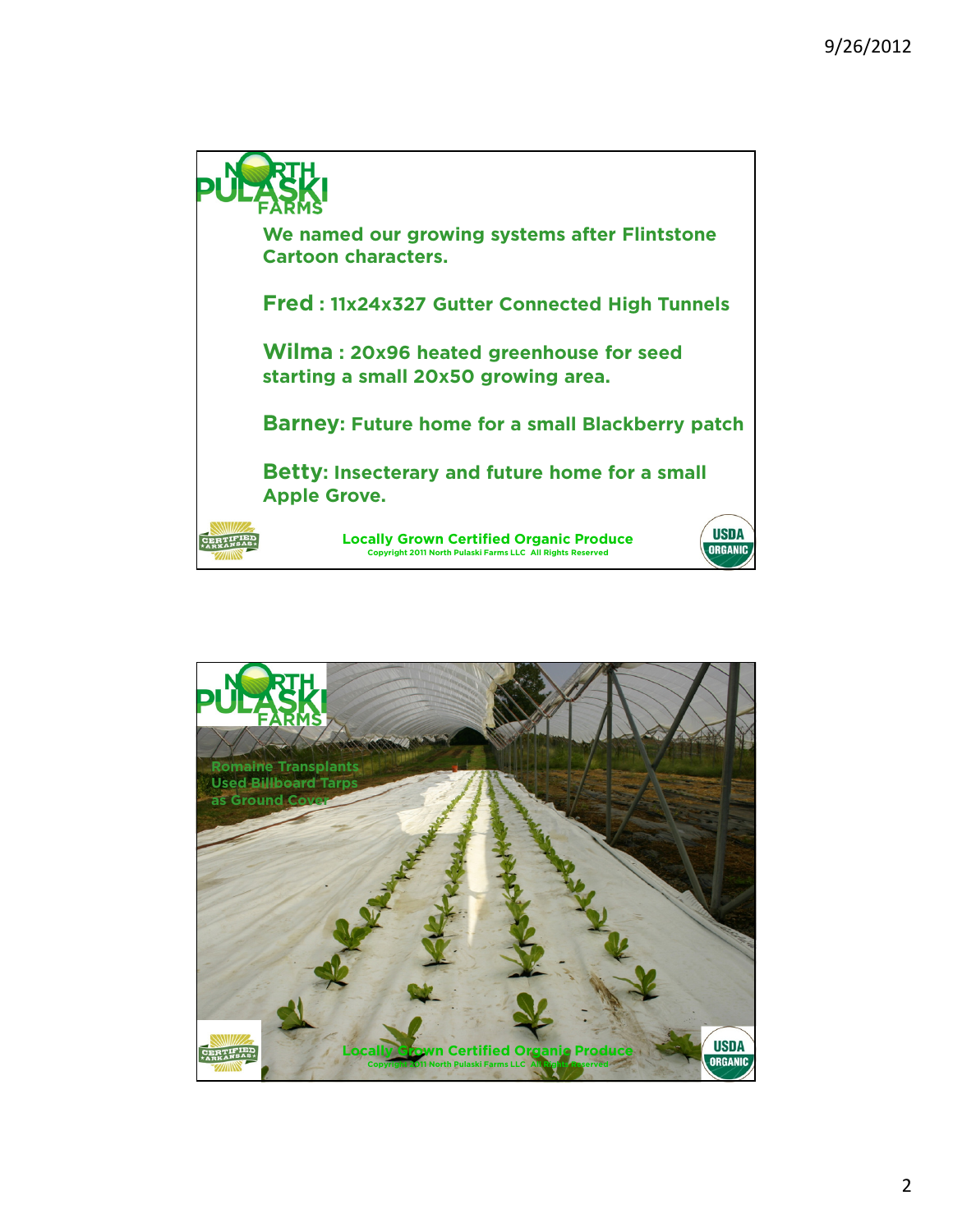

**We use Google Calendars and documents for organic certification record keeping. We publish our calendar on our website thus making it available to our organic certifier and use our record keeping system to complete the organic certification application from the Oklahoma Department of Agriculture (our certifying agent).**

> **Locally Grown Certified Organic Produce Copyright 2011 North Pulaski Farms LLC All Rights Reserved**



Section 205.103 of the NOP regulations requires that certified operations maintain records. Such records must fully disclose all activities in sufficient detail and in a format that can be readily understood, audited, and available for inspection. Certified operations must make records available for review by the NOP, the applicable State program's governing State official, and the certifying agent during normal business hours  $(\$205.103(c))$ .

Section 205.201 requires certified operations to describe the recordkeeping system that will be implemented in accordance with Section 205.103 as part of the Organic System Plan for their operation. The Organic System Plan serves as a management and verification tool specific to the unique characteristics of each operation and should reflect the practices, procedures, inputs, and recordkeeping approach that will be used by an operation.

Maintenance of records enables certified operations to meet the requirements for continuing their organic certification. On an annual basis, certified operations must submit to their certifying agent an updated Organic System Plan, which includes documentation of any deviations in the practices, procedures, and inputs from what was specified in the previous year's Organic System Plan and any changes to the previous year's Organic System Plan that will be undertaken in the coming year (§205.406(a)(1)(i-ii)). Documenting such changes allows certifying agents to verify an operator's compliance with the NOP.



**Locally Grown Certified Organic Produce Copyright 2011 North Pulaski Farms LLC All Rights Reserved**



**USDA** ORGANIC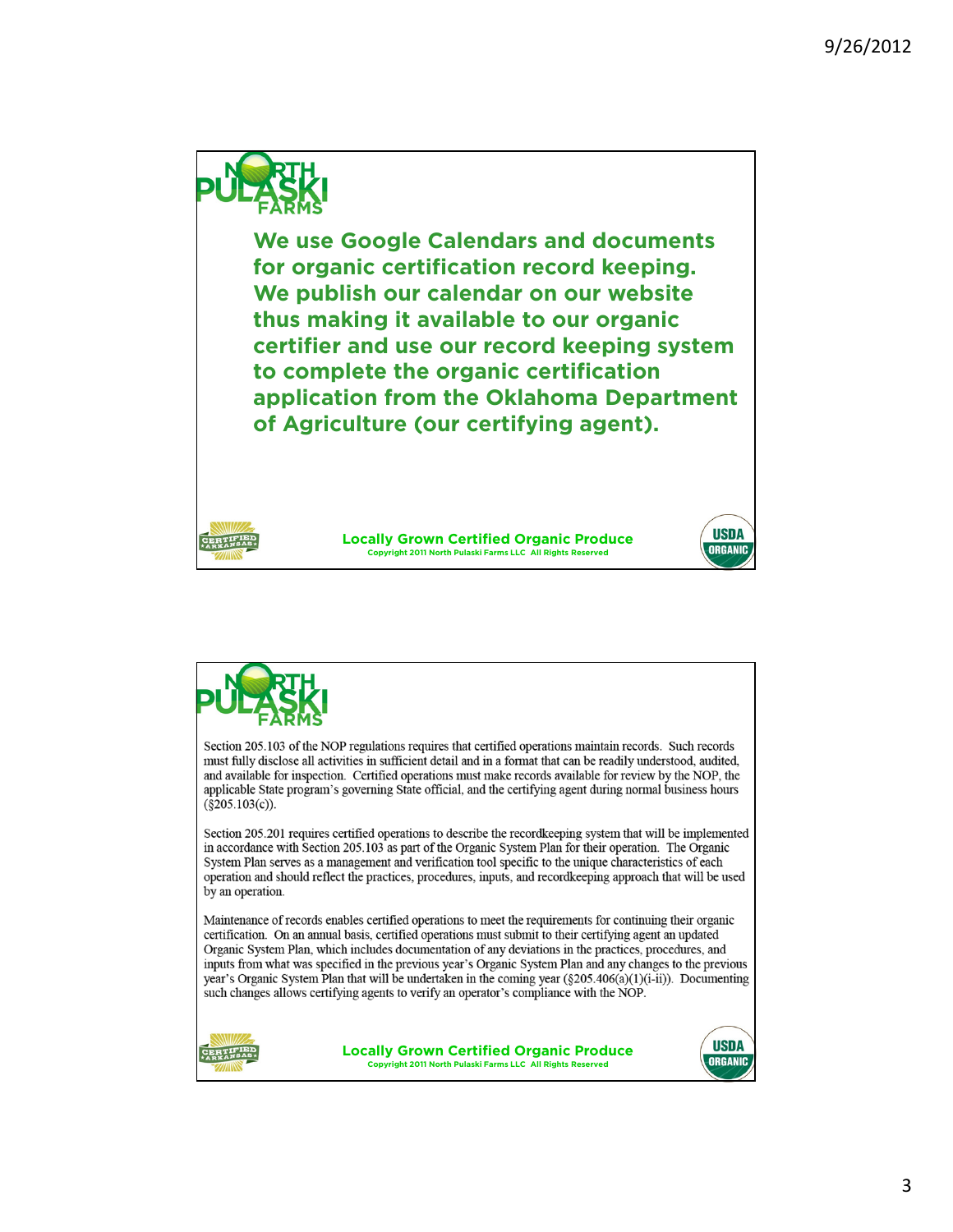

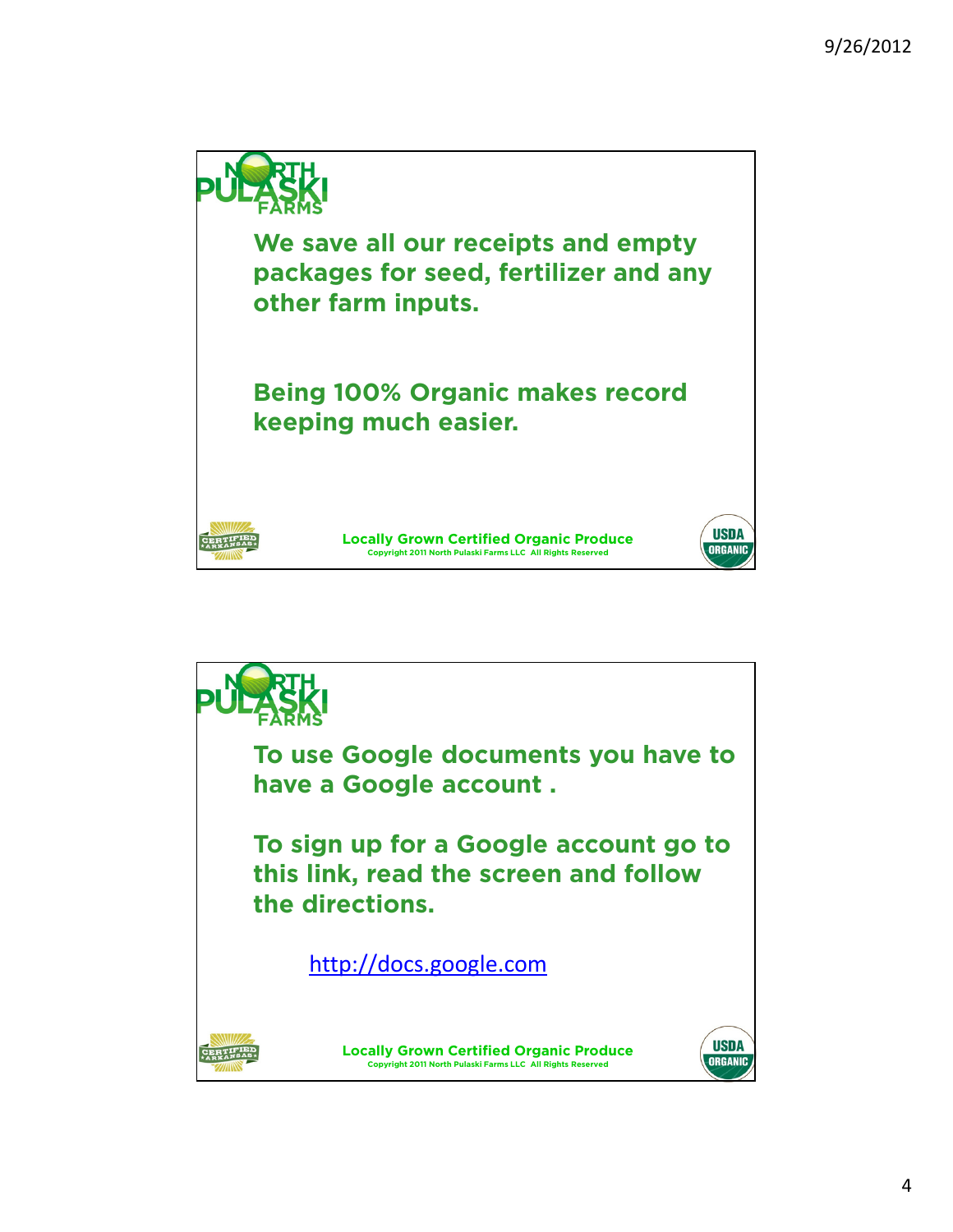

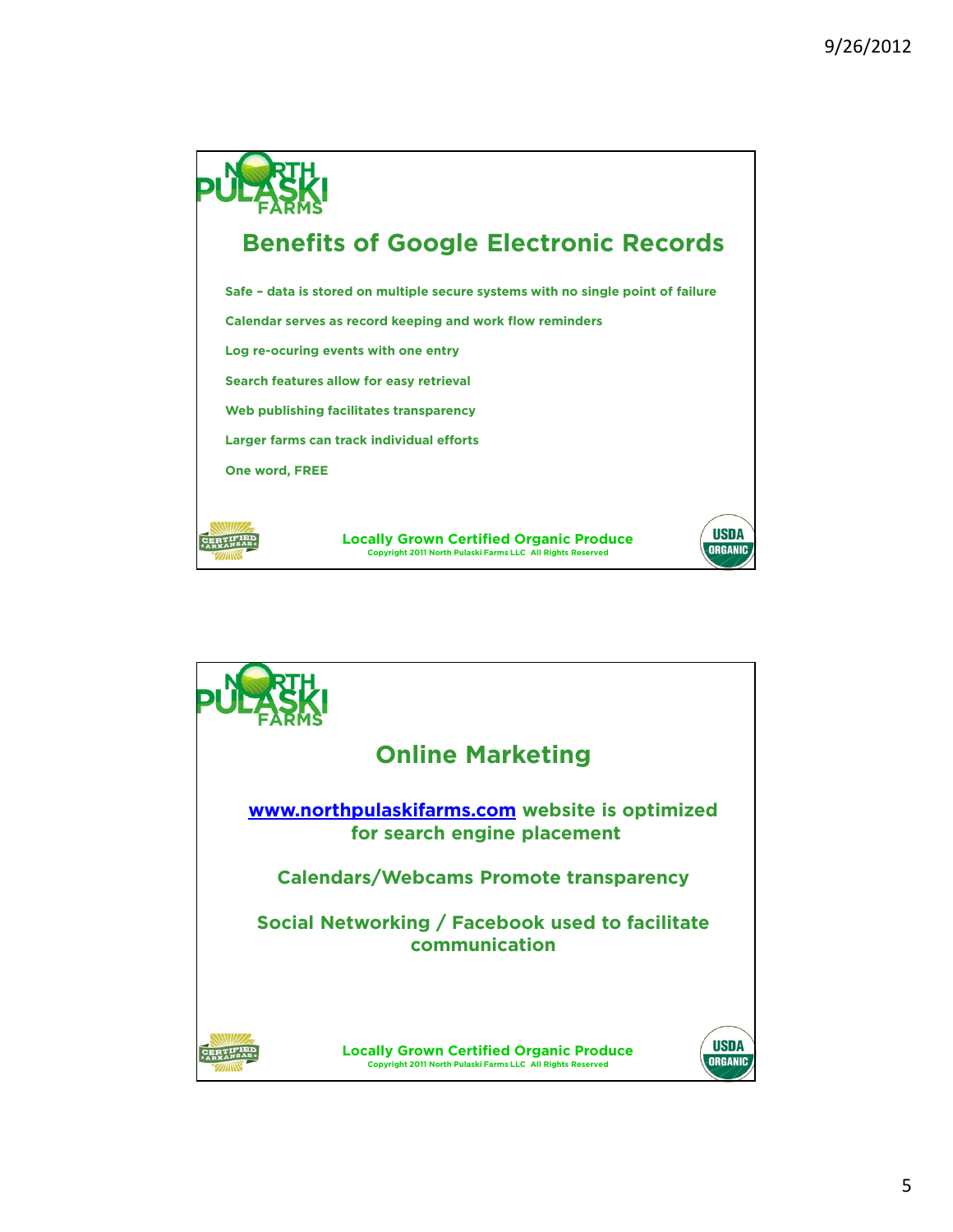